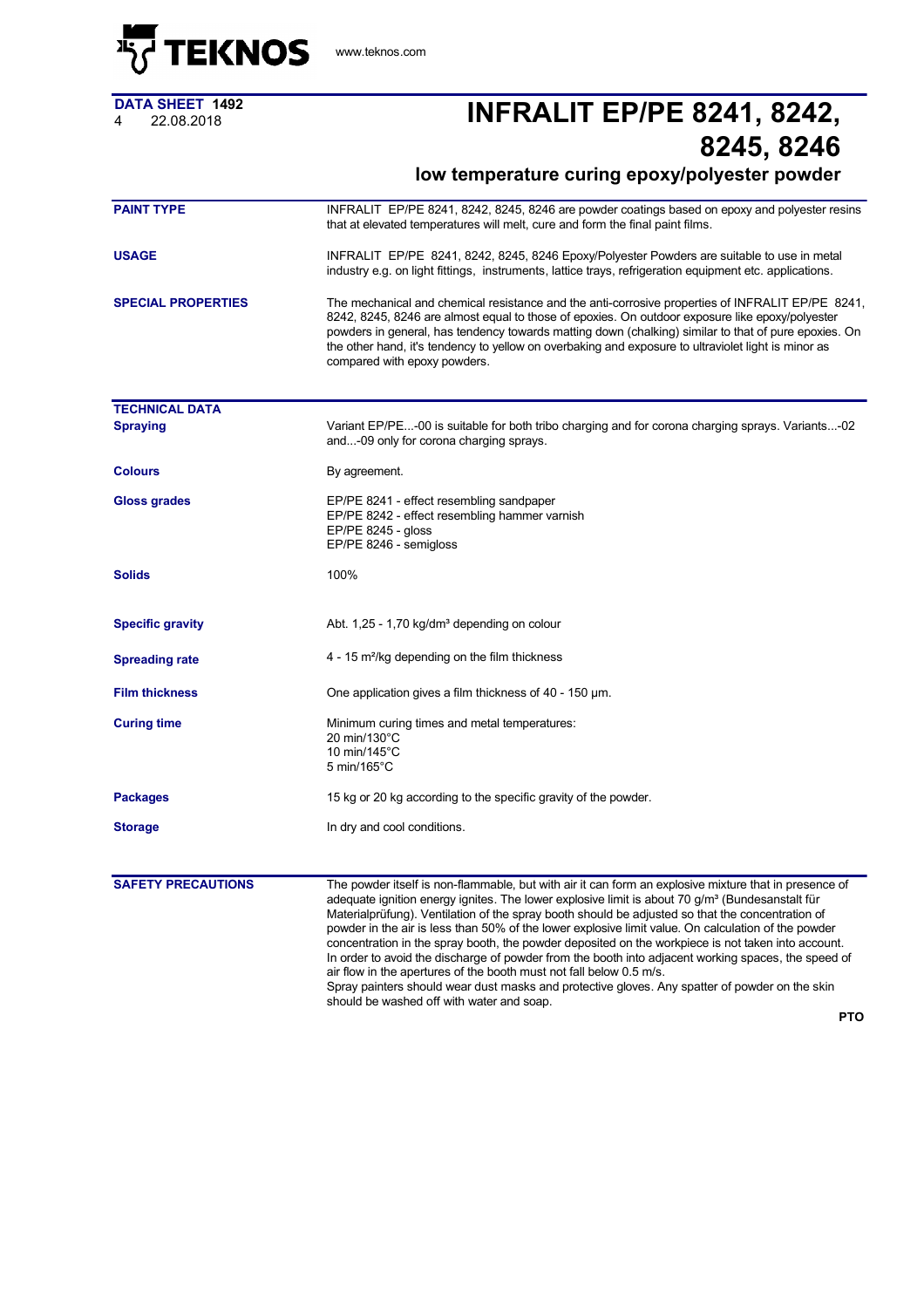| conversion treatment is also needed if the workpiece will be subjected to exceptional strain.                                                                                                                             |                                                                                                                                                                                                                                                                                                                                                                 |
|---------------------------------------------------------------------------------------------------------------------------------------------------------------------------------------------------------------------------|-----------------------------------------------------------------------------------------------------------------------------------------------------------------------------------------------------------------------------------------------------------------------------------------------------------------------------------------------------------------|
| ALUMINIUM SURFACES: Degrease by e.g. alkali wash. Surfaces to be exposed to severe atmospheric conditions<br>should also be chromated or alternatively treated with a suitable conversion treatment.                      |                                                                                                                                                                                                                                                                                                                                                                 |
| HOT-DIP-GALVANIZED AND ZINC-ELECTROPLATED SURFACES: Remove grease and white rust by e.g. alkali<br>wash. Depending on exposure conditions, zinc phosphating or chromating is also required.                               |                                                                                                                                                                                                                                                                                                                                                                 |
| 8501-1). The surface profile at least medium (G) ISO 8503-2. Remove the dust.                                                                                                                                             |                                                                                                                                                                                                                                                                                                                                                                 |
|                                                                                                                                                                                                                           |                                                                                                                                                                                                                                                                                                                                                                 |
| temperature):                                                                                                                                                                                                             |                                                                                                                                                                                                                                                                                                                                                                 |
| Flexibility (Erichsen, ISO 1520)<br>Impact resistance (Erichsen, SFS EN ISO 6272)<br>- direct<br>- reverse<br>Pendulum hardness (König, SFS 3642)<br>Flexibility (SFS ISO 6860)<br>Adhesion (cross-cut test, EN ISO 2409) | 7 mm<br>40 kgcm<br>40 kgcm<br>180 s<br>less than 5 mm<br>GT <sub>0</sub>                                                                                                                                                                                                                                                                                        |
|                                                                                                                                                                                                                           | COLD-ROLLED SURFACES: Degrease by trichloroethylene vapour bath or alkali wash. Zinc phosphating or a suitable<br>HOT-ROLLED SURFACES AND CASTINGS: Remove grease and dirt. Blast-clean at least to grade Sa 2 <sup>1</sup> / <sub>2</sub> (ISO<br>The tests have been done with series EP/PE 8245. Substrate cold-rolled steel, curing time 5 min/165°C (metal |

The information of this data sheet is normative and based on laboratory tests and practical experience. Teknos guarantees that the product quality conforms to our quality system. Teknos accepts, however, no liability for the actual application work, as this is to a great extent dependent on the conditions during handling and application. Teknos accepts no liability for any damage resulting from misapplication of the product. This product is intended for professional use only. This implies that the user possesses sufficient knowledge for using the product correctly with regard to technical and working safety aspects. The latest versions of Teknos data sheets, material safety data sheets and system sheets are on our home pages www.teknos.com.